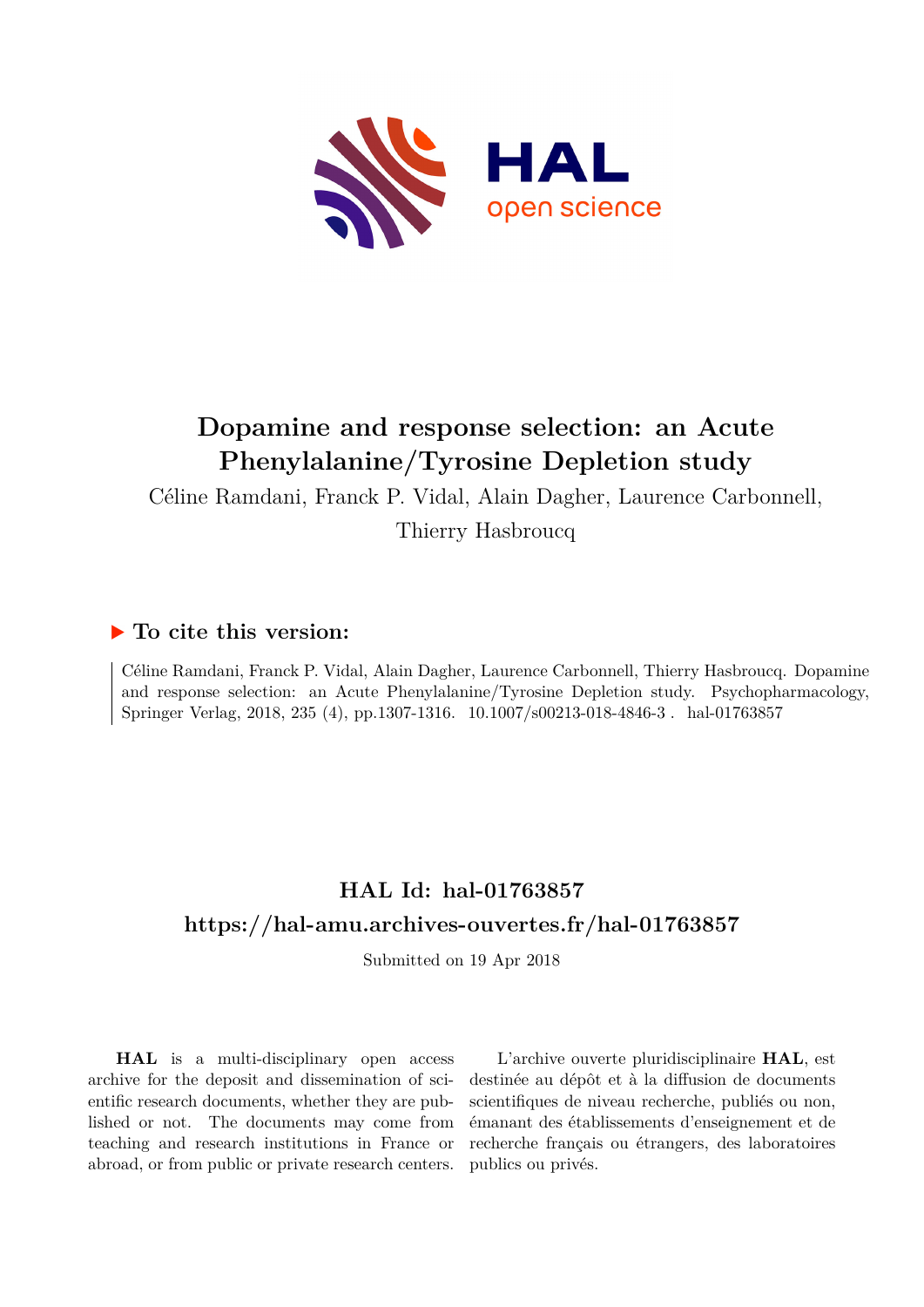# Dopamine and response selection: an Acute Phenylalanine/Tyrosine Depletion study

Céline Ramdani<sup>1</sup> • Franck Vidal<sup>2</sup> • Alain Dagher<sup>3</sup> • Laurence Carbonnell<sup>4</sup> • Thierry Hasbroucq<sup>2</sup>

#### Abstract

The role of dopaminergic system in decision-making is well documented, and evidence suggests that it could play a significant role in response selection processes. The N-40 is a fronto-central event-related potential, generated by the supplementary motor areas (SMAs) and a physiological index of response selection processes. The aim of the present study was to determine whether infraclinical effects of dopamine depletion on response selection processes could be evidenced via alterations of the N-40. We obtained a dopamine depletion in healthy volunteers with the acute phenylalanine and tyrosine depletion (APTD) method which consists in decreasing the availability of dopamine precursors. Subjects realized a Simon task in the APTD condition and in the control condition. When the stimulus was presented on the same side as the required response, the stimulus-response association was congruent and when the stimulus was presented on the opposite side of the required response, the stimulus-response association was incongruent. The N-40 was smaller for congruent associations than for incongruent associations. Moreover, the N-40 was sensitive to the level of dopaminergic activity with a decrease in APTD condition compared to control condition. This modulation of the N-40 by dopaminergic level could not be explained by a global decrease of cerebral electrogenesis, since negativities and positivities indexing the recruitment of the primary motor cortex (anatomically adjacent to the SMA) were unaffected by APTD. The specific sensitivity of N-40 to ATPD supports the model of Keeler et al. (Neuroscience 282:156–175, 2014) according to which the dopaminergic system is involved in response selection.

Keywords Dopamine . Supplementary motor areas . Simon task . Electroencephalography . Response selection . Acute phenylalanine/tyrosine depletion: APTD

## Introduction

Decision-making can be regarded as a set of cognitive processes that contribute to the production of the optimal alternative among a set of concurrently possible actions. The role of the dopaminergic system in human decision-making is well documented (e.g., Montague et al. 1996, 2004; Rogers 2011).

 $\boxtimes$  Céline Ramdani [celineramdani@hotmail.fr](mailto:celineramdani@hotmail.fr)

- <sup>1</sup> Institut de Recherche Biomédicale des Armées, Brétigny-sur-Orge, France
- <sup>2</sup> Laboratoire de Neurosciences Cognitives, Aix-Marseille Univ/CNRS, Marseille, France
- <sup>3</sup> Montreal Neurological Institute and Hospital, McGill University, Montreal, Quebec, Canada
- Institut de Médecine Navale du Service de Santé des Armées, Toulon, France

Response selection (i.e., the association of a specific action to a specific sensation) can be considered as the core process of decision-making (Keeler et al. 2014), and one can wonder whether the dopaminergic system is directly involved in this process. According to Keeler et al. (2014), the striatal direct pathway (D1 receptors subtype) would allow preparation for response selection, while the striatal indirect pathway (D2 receptor subtypes) would allow selection of the appropriate response within the prepared set of all possible responses, through. Keeler et al.  $(2014)$  called this system a "prepare and select" architecture.

The implication of the dopaminergic system in preparatory processes has been widely acknowledged in animals. Response preparation is impaired in rats after dopamine depletion (Brown and Robbins 1991).

Now, Yoon et al. (2015) went a step further showing that, during preparation, the activation of the dopaminergic system adjusts to the difficulty of the response selection to be performed after this preparation.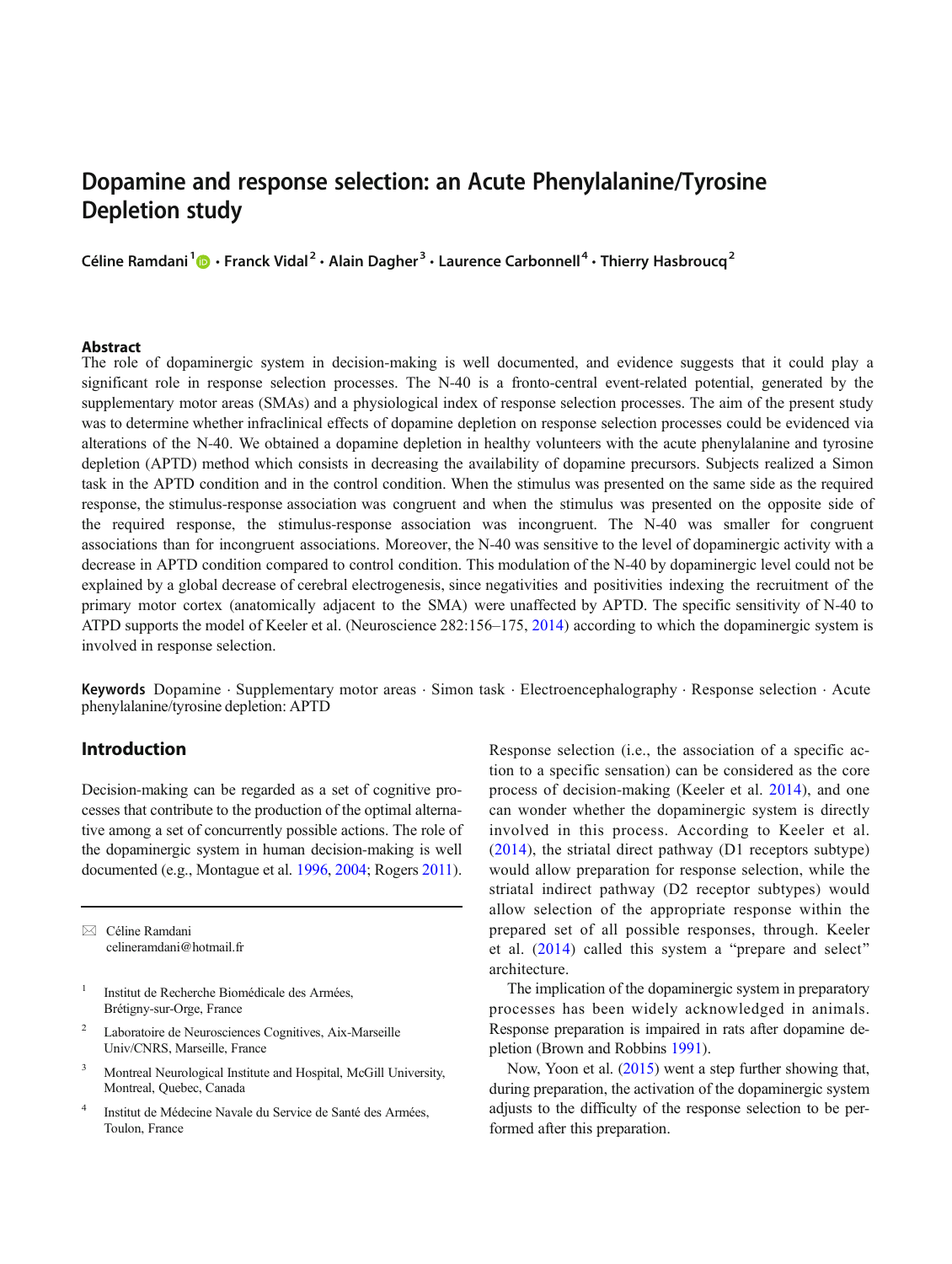In humans, taking advantage of the high iron concentration in the substantia nigra (SN) which reveals this structure as a relatively hypodense zone on T2\*-weighted images (including EPI volumes), Yoon et al. (2015) accurately examined the activation of the SN during the 7.5-s preparatory period of a between-hand choice reaction time (RT) task. At the beginning of the preparatory period, a precue indicated which one of two (easy or difficult) stimulus-response associations should be applied when the response signal (RS) would be delivered, at the end of the preparatory period. The SN BOLD signal increased after the precue in both cases. However, whereas the BOLD signal returned to baseline towards the end of the preparatory period in the easiest of the two possible response selection conditions, this signal remained at high levels until the end of the preparatory period in the most difficult condition. Interestingly, no such an interaction could be evidenced in the neighboring subthalamic nucleus (STN); given the close functional relationships between STN and SN pars reticulata, the authors convincingly argued that the BOLD signal sensitivity to the difficulty of the selection process resulted from a sensitivity of the dopaminergic neurons of SN pars compacta to this manipulation. This interpretation is highly consistent with Keeler et al.'s (2014) model which assumes that the dopaminergic system plays a prominent role in response selection processes. Now, after the RS, that is in the period when response selection itself occurs, no differential effect could be evidenced, but this might easily be explained by the poor temporal resolution of fMRI method (RTs were about 550 and 600 ms only, in the easy and difficult conditions, respectively).

Evidencing a direct effect of the dopaminergic system on response selection processes themselves (which take place during the RT period) would lend direct additional support to Keeler et al.'s view that the dopaminergic system plays an essential role in response selection, not only in preparing for its difficulty (Yoon et al. 2015) but also in carrying out response selection processes themselves; this was the aim of the present study which will be made explicit as follows.

Among the main targets of the basal ganglia (via the thalamus) are the supplementary motor areas (SMAs). Recent fMRI data did demonstrate that acute diet-induced dopamine depletion (APTD) impairs timing in humans by decreasing activity not only in the putamen but also in the SMAs (Coull et al. 2012), which role in motor as well as sensory timing is well documented (e.g., Coull et al. 2011).

SMAs are often assumed to play a prominent role not only in timing but also in response selection (e.g., Mostofsky and Simmonds 2008, for a review). Taking into account the sensitivity to dopamine depletion of the SMAs (Coull et al. 2012), one might therefore wonder, in the frame of Keeler et al.'s (2014) model, whether their activities would also be impaired, by APTD during the reaction period of a RT task in which a response selection is required. Given the short time range of RTs, a high temporal resolution method is needed to address this question. EEG seems to be particularly adapted, since it is classically considered as having an excellent temporal resolution (Sejnowski and Churchland 1990).

During the reaction time of a between-hand choice RT task, an electroencephalographic (EEG) component has been evidenced in humans (the N-40; Vidal et al. 2011) right over the SMAs. Given that the N-40 peaks about 50 ms before the peak activation of the (contralateral) primary motor cortex involved in the response, it has been proposed that this component is an index of response selection which might arise from the SMAs. In accordance to this view, it has been shown that (1) that the N-40, although present in choice conditions was absent in a go/ no-go task, a task in which no response selection is required (Vidal et al. 2011); and (2) that the amplitude of the N-40 was modulated by the difficulty of the selection process, being smaller for easier selections (Carbonnell et al. 2013). Finally, tentative source localization performed with two independent methods (sLORETA and BESA), pointed to quite superficial medio frontal generators corresponding to the SMAs (Carbonnell et al. 2013).

If we admit that the N-40 is generated by the SMAs and index response selection, a convenient way to address the question of the involvement of the dopaminergic system in response selection processes consists in examining the sensitivity of the N-40 to APTD in a between-hand choice RT task quite similar to the one used by Yoon et al. (2015): we chose a Simon task (see Fig. 1, see Simon (1990) for a review).

Now, in between-hand choice RT tasks, the N-40 is followed by a transient (negative) motor potential (Deecke et al. 1976) revealing the build-up of the motor command in the (contralateral) primary motor areas (M1) controlling the responding hand (Arezzo and Vaughan 1980). Concurrently, a transient positive wave, reflecting motor inhibition and related to error prevention (Meckler et al. 2010), develops over (ipsilateral) M1 controlling the non-responding hand (Vidal et al. 2011). If one admits that these activities are not directly related to response selection, examining their (in)sensitivity to dopamine depletion allows examining the selectivity of the effects of this depletion (if present) on response selection processes.

In a previous study, we submitted subjects to APTD. Although we did evidence subtle behavioral effects that can be attributed to action monitoring impairments (Ramdani et al. 2015), we did not find any clear behavioral evidence of APTD-induced response selection impairment.

To evidence the role of the dopaminergic system in response selection, the present study was aimed at assessing whether infraclinical effects of dopamine depletion on response selection processes can be evidenced via selective alterations of the N-40.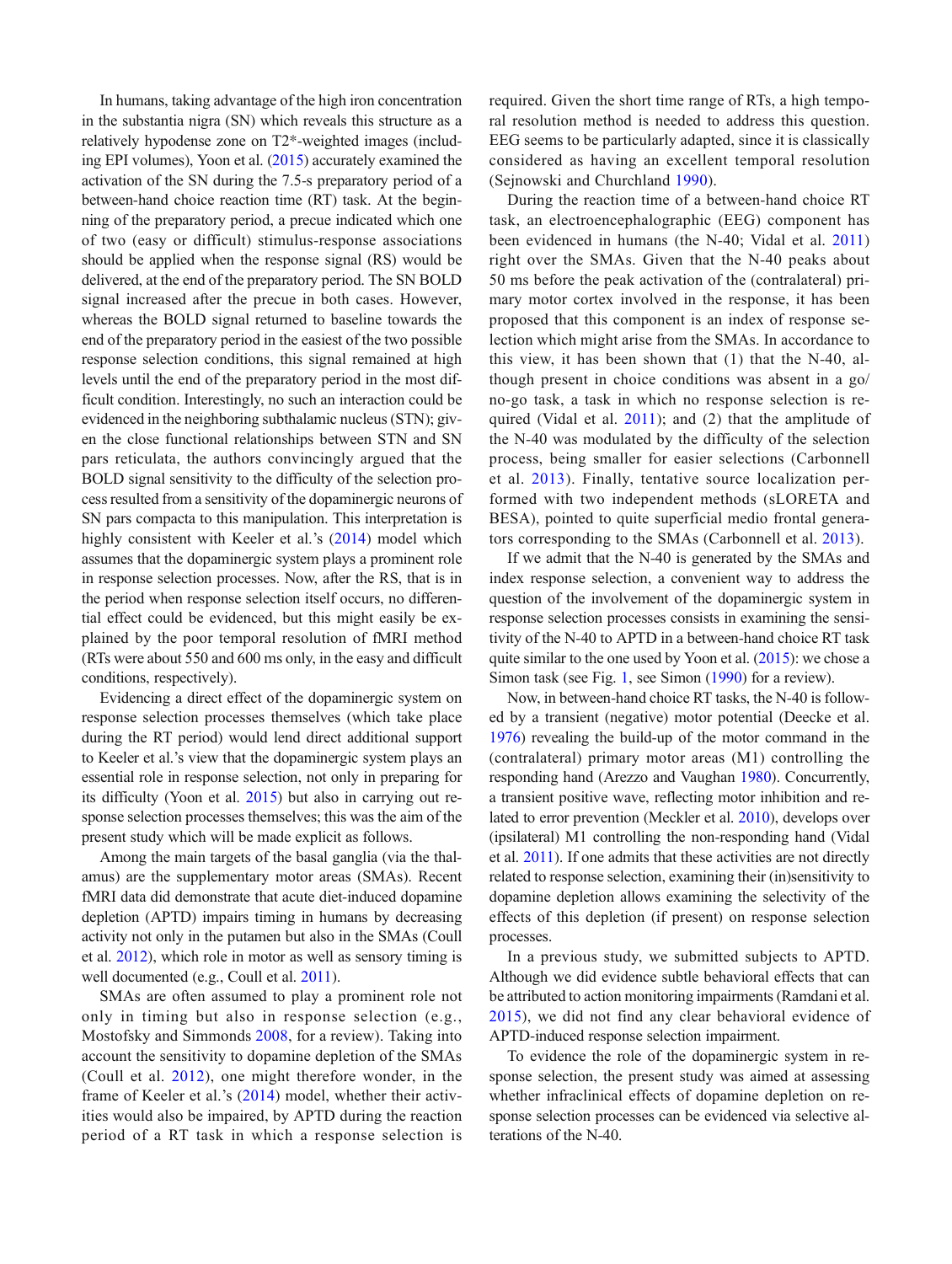

#### **CONGRUENT INCONGRUENT** Fig. 1 Schematic representation of the task used by Yoon et al. (2015) and the present task. Congruency in the Yoon et al. (2015) task was between the arrow direction and the response side and in the present task between stimulus position and response side

### Material and method

The experimental procedure has been described in detail elsewhere (Ramdani et al. 2015), and only essential information is provided here.

Twelve healthy subjects participated in this experiment.

#### Dopamine depletion

Dopamine availability was decreased using the APTD method (McTavish et al. 1999; Leyton et al. 2000, 2004; Nagano-Saito et al. 2008, 2012). The present experiment comprised two experimental sessions differing by the level of tyrosine and phenylalanine in the amino acid mixture:  $(i)$  the "placebo" session": the subject performed the task after ingestion of a mixture containing 16 essential amino acids (including tyrosine and phenylalanine) and (ii) the "depleted session": the subject performed the task after the ingestion of the mixture without tyrosine and phenylalanine.

Plasma concentrations of phenylalanine, tyrosine, and other large neutral amino acids (LNAAs; leucine, isoleucine, methionine, valine, and tryptophane) were measured by HPLC with fluorometric detection on an Ultrasphere ODS reversephase column (Beckman Coulter) with ophtalaldehyde precolumn derivatization and amino-adipic acid as an internal standard. Plasma concentrations of tryptophan were measured by HPLC-FD on a Bondpak reverse-phase column (Phenomenex).

#### Task and design

Each subject performed both sessions, on separate days, at least 3 days apart. Subjects were not taking any medication at the time of the experiment. None of them had a history of mental or neurologic illness. They were asked not to take stimulating substances (e.g., caffeine or stimulant drugs) or alcohol the day and the night before both sessions. The day

before each session, subjects ate a low protein diet provided by investigators and fasted after midnight. On the test days, subjects arrived at 8:30 a.m. at the laboratory and had blood sample drawn to measure plasma amino acid concentrations. They ingested one of the two amino acid mixtures at 9:00 a.m. in a randomized, double-blind manner. Peak dopamine reduction occurs during a period 4–6 h after ingestion of the two amino acid mixtures (Leyton et al. 2004). They were tested from 1:30 p.m. At 3:00 p.m., subjects had a second blood sample drawn to measure plasma amino acid concentrations.

The order of depleted and placebo sessions was counterbalanced between subjects.

Subjects performed a between-hand choice reaction time RT task.

A trial began with the presentation of a stimulus. The subjects' responses turned off the stimulus, and 500 ms later, the next stimulus was presented. If subjects had not responded within 800 ms after stimulus onset, the stimulus was turned off and the next stimulus was displayed 500 ms later.

At the beginning of an experimental session, subjects had one training block of 129 trials. Then, they were required to complete 16 blocks of 129 trials each. A block lasted about 2 min. There was 1 min break between two blocks and 5 min break every four blocks. The training block was discarded from statistical analyses.

The structure of this between-hand choice RT task realized a Simon task (Simon 1990). The stimuli of this Simon task were the digits three, four, six, and seven presented either to the right or the left of a central fixation point. Half of the subjects responded with the right thumb on the right force sensor for even digits and with the left thumb on the left force sensor for odd digits; the other half performed the reverse mapping. When the stimulus was presented on the same side as the required response, the stimulus-response association was congruent. When the stimulus was presented on the side opposite to the required response, the stimulus-response association was incongruent. A block contained 50% of the congruent trials and 50% of the incongruent ones.

Yoon et al. (2015) (see Fig. 1) manipulated the complexity of the stimulus-response association by varying the spatial correspondence between the direction (right or left) indicated by a centrally presented arrow and the position (right or left) of the required response: on congruent associations, responses had to be given on the side indicated by the arrow, while on incongruent associations, responses had to be given on the opposite side. In the present Simon task, congruency was manipulated by varying the spatial correspondence between the position of the stimulus and the position of the required response, given that  $(1)$  as in the Yoon et al.  $(2015)$  study, congruency affects response selection processes (Hommel et al. 2004; Kornblum et al. 1999; Proctor and Reeve 1990) and (2) congruency affects the amplitude of the N-40 in a Simon task (Carbonnell et al. 2013).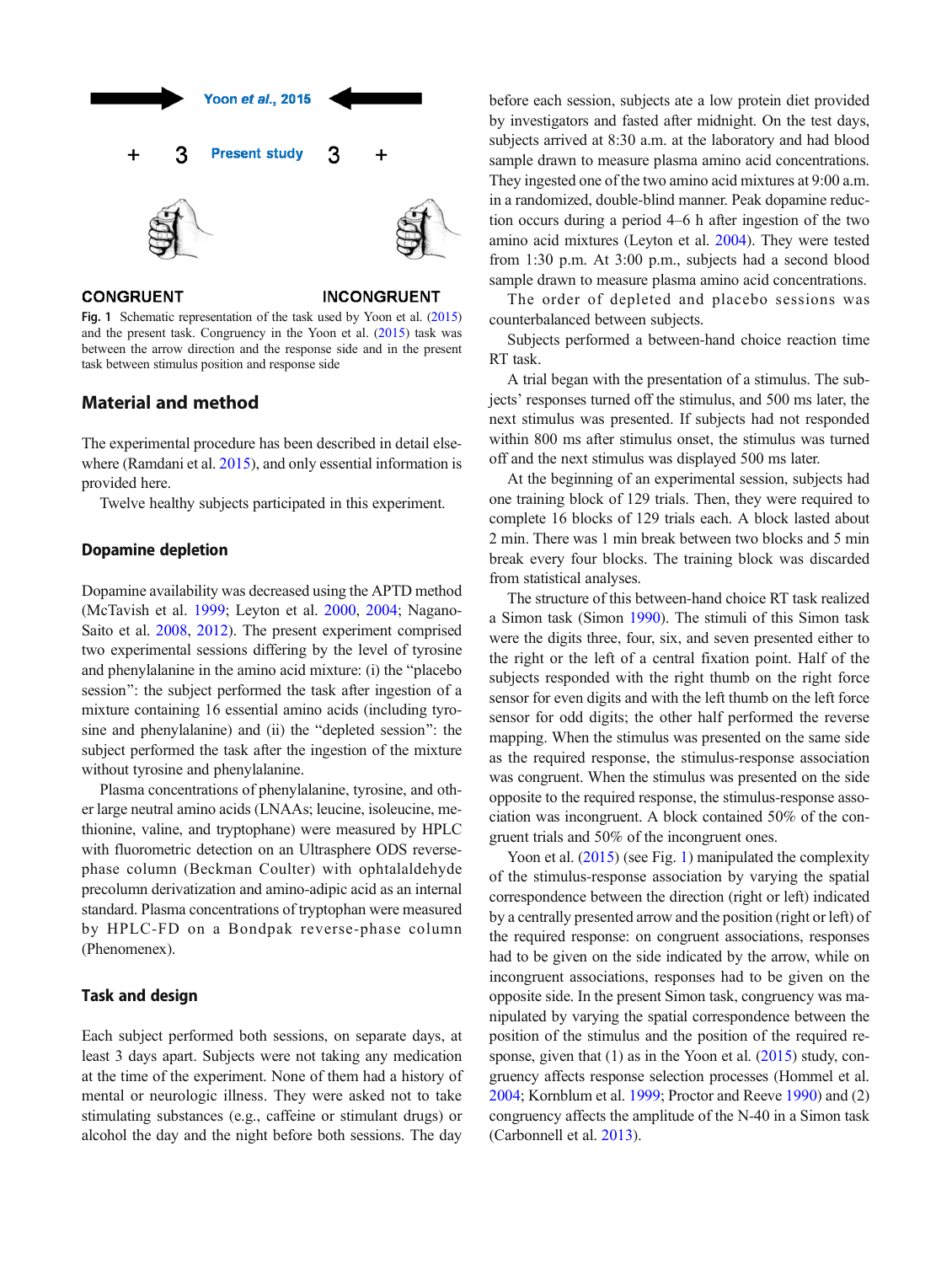Subjects were asked to respond as fast and as accurately as possible.

RT was defined by the time interval between the stimulus onset and the mechanical response.

#### Electrophysiological recordings and processing

The electromyographic (EMG) activity of the flexor pollicis brevis (thenar eminence, inside base of the thumb) was recorded bipolarly by means of surface Ag-AgCl electrodes, 6 mm in diameter, fixed about 20 mm apart on the skin of each thenar eminence. The recorded EMG signals were digitized online (bandwidth 0–268 Hz, 3 db/octave, sampling rate 1024 Hz), filtered off-line (high pass = 10 Hz), and then, inspected visually (Van Boxtel et al. 1993). The EMG onsets were hand scored because human pattern recognition processes are superior to automated algorithms (see Staude (2001)). To overcome subjective influence on the scoring, the experimenter who processed the signals was unaware of the type of associations (congruent, incongruent) or session (placebo, APTD) to which the traces corresponded.

Electroencephalogram (EEG) and electro-oculogram (EOG) were recorded continuously from preamplified Ag/ AgCl electrodes (BIOSEMI Active-Two electrodes, Amsterdam). For EEG, 64 recording electrodes were disposed according to the 10/20 system with CMS–DRL as reference and ground (specific to the Biosemi acquisition system). A 65th electrode on the left mastoid served to reference the signal offline. Electrodes for vertical and horizontal EOG were at the Fp1 and below the left eye and at the outer canthus of the left and right eyes, respectively. The signal was filtered and digitized online (bandwidth 0–268 Hz, 3 db/octave, sampling rate 1024 Hz). EEG and EOG data were numerically filtered offline (high pass  $= 0.02$  Hz). No additional filtering was performed. Bipolar derivations were calculated offline for vertical and horizontal EOGs. Then, ocular artifacts were subtracted (Gratton et al. 1983). A trial-by-trial visual inspection of monopolar recordings allowed us to reject unsatisfactory subtractions and other artifacts.

The scalp potential data were segmented from  $(-500)$  to (+ 500 ms) with the EMG onset as zero of time. Afterward, for each individual, scalp potential data were averaged time locked to the EMG onset. However, on scalp potential data, due to volume conduction effects, the N-40 is overlapped by large components generated by remote generators and by closer ones in the primary motor areas. Therefore, it hardly shows up on scalp potential recordings (Vidal et al. 2011).

The surface Laplacian (SL) transformation (see Carvalhaes and de Barros (2015) for theory and methods), acting as a high-pass spatial filter (Nuñez 1989), is very efficient in attenuating volume conduction effects (Giard et al. 2014; Kayser and Tenke 2015). Because of this property, the SL transformation allows unmasking the N-40, by removing spatial overlap between this component and other ones. Therefore, the Laplacian transformation was applied on each individual scalp potential average, obtained for each subjects in each condition (congruent and incongruent), and each session (placebo and APTD); surface Laplacian was estimated after spherical spline interpolation with four as the degree of spline and a maximum of 10° for the Legendre polynomial, according to the method of Perrin et al. (1987).

N-40 At the FCz electrode, the N-40 begins to develop about 70 ms and peaks about 20 ms before EMG onset. The slopes of the linear regression of this wave were computed for each subject from  $-70$  to  $-20$  ms, so within a 50-ms time window. The slopes of the N-40 were determined for "pure" correct trials only. These values were then submitted to repeatedmeasures canonical analyses of variance (ANOVA). The ANOVA involved two within-subjects factors: session (placebo, APTD) and congruency (congruent, incongruent) for mean results. Contrary to stimulus-locked data, when studying response-locked averages, the choice of the appropriate baseline is always problematic. To circumvent the problem, peakto-peak measures are often used, as they are baseline free. They may be conceived of as a crude slope measure. However, mean slopes can be estimated by computing the linear regression line by the least squares method, in an interval of interest. In this case, slope analysis has certain advantages over amplitude analysis: (i) they are also independent of the baseline and (ii) they give morphological information on the polarity of the curves in delimited time windows and are less variable than amplitude measures (Meckler et al. 2010).

Activation/inhibition pattern For correct trials, we analyzed EEG activities over the primary sensory-motor area (SM1) contralateral and ipsilateral to the response (over C3 and C4 electrodes): we measured the slopes computed by linear regression in a specific time window of 50 ms  $(-30 \text{ ms}; 20 \text{ ms})$ (e.g., Meckler et al. 2010). These mean values of slope were submitted to an ANOVA involved two within-subjects factors: session (placebo, APTD) and congruency (congruent, incongruent).

#### Results

#### Amino acid plasmatic concentrations

For phenylalanine (see Table 1), the ANOVA revealed an effect of the session  $(F (1, 11) = 37.49; p = 0.000075)$  and no effect of the time of the drawn  $(F (1, 11) = 0.13; p = 0.73)$ . These two factors interacted  $(F (1, 11) = 119.81; p =$ 0.000000), signaling that the session affected the samples drawn at the end of the testing session, 6 h after ingestion  $(F)$  $(1, 11) = 65.84$ ;  $p = 0.000006$ , but not the samples drawn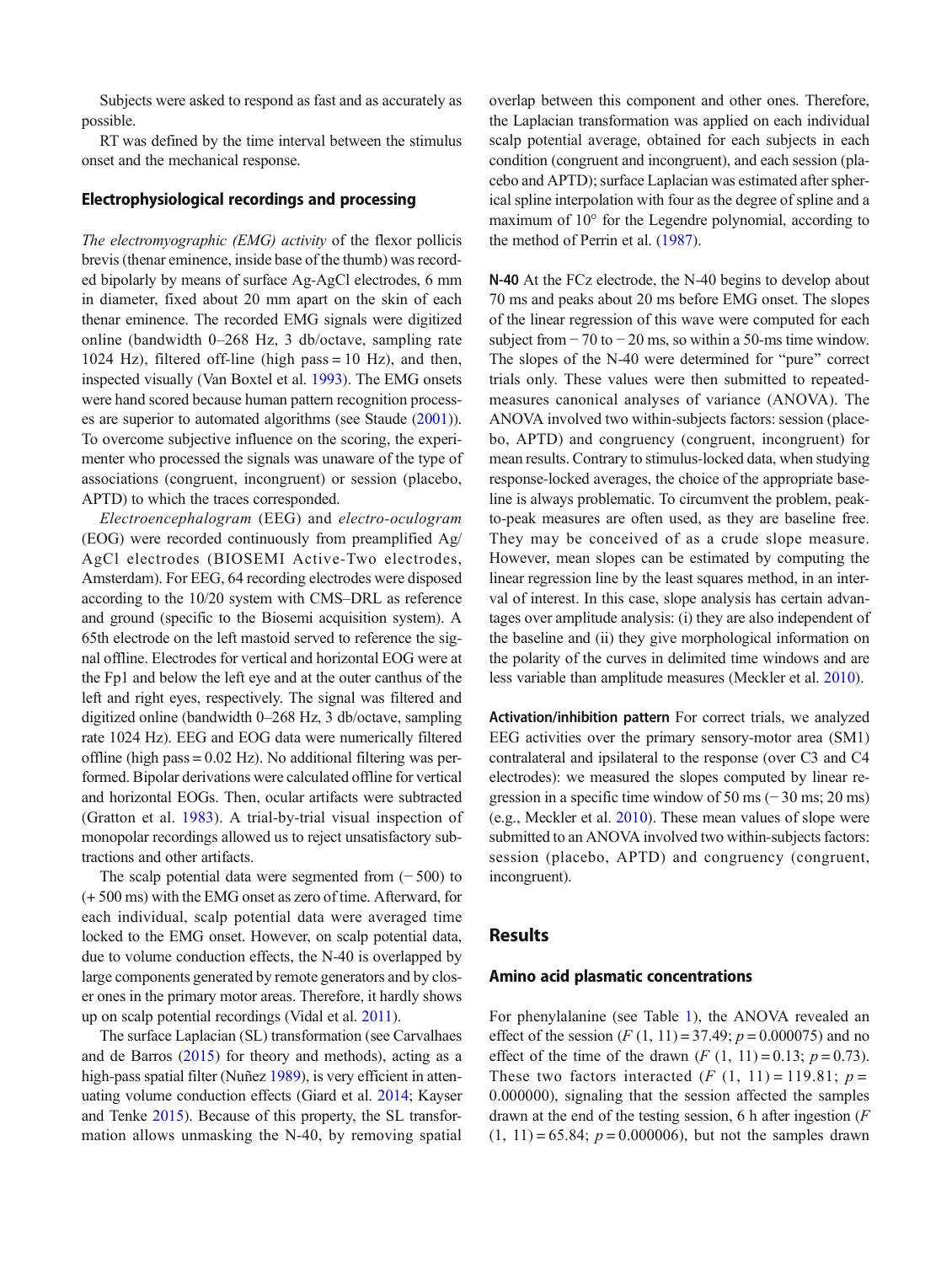Table 1 Amino acid plasmatic concentrations of phenylalanine  $\overline{A}$ 

| Amino acid                           | Before the absorption<br>of the mixture | After the absorption<br>of the mixture |
|--------------------------------------|-----------------------------------------|----------------------------------------|
| Phenylalanine (umol/l) placebo       | $60.3 \pm 3.2$                          | $106.8 \pm 6.1*$                       |
| Phenylalanine $(\mu$ mol/l) depleted | $59.8 \pm 3.5$                          | $17.4 \pm 3.6^*$                       |
| Tyrosine $(\mu$ mol/l) placebo       | $74.4 \pm 4.1$                          | $272.7 \pm 10.8^*$                     |
| Tyrosine $(\mu$ mol/l) depleted      | $71.7 \pm 4.4$                          | $20.5 \pm 4.4*$                        |

before ingestion  $(F (1, 11) = 0.016; p = 0.902)$ . For tyrosine (see Table 1), the ANOVA revealed a main effect of the session  $(F (1, 11) = 68.91; p = 0.000005)$  and a main effect of time  $(F (1, 11) = 17.95; p = 0.0014)$ . These two factors interacted (F (1, 11) = 68.83;  $p = 0.000005$ ), indicating that the session affected tyrosine levels at the end of the session  $(F (1, 11) = 71.16; p = 0.000004)$  but not prior to ingestion (F)  $(1, 11) = 0.24$ ;  $p = 0.631$ ).

In sum, plasma concentrations of tyrosine and phenylalanine were significantly lower for the depleted session than for the placebo session.

#### Reaction time of correct responses

There was a main effect of congruency of 13 ms (congruent 408 ms, incongruent 421 ms,  $F(1, 11) = 57.58$ ;  $p = 0.00001$ ) but no effect of session (placebo 414 ms; depleted 416 ms, F  $(1, 11) = 0.056$ ;  $p = 0.817$ ). These two factors did not interact on mean RT  $(F (1, 11) = 0.116; p = 0.739)$ .

#### Error rate

There was a non-significant trend for an increase of error rate on incongruent stimulus-response associations (7.28%) compared to congruent stimulus-response associations (5.79%)  $(F = 3.70; p = 0.081)$ . The error rate was not statistically different for the placebo (6.62%) and depleted (6.45%) sessions  $(F (1, 11) = 0.123; p = 0.732)$ . There was no interaction between congruency and session  $(F (1, 11) = 0.026; p = 0.874)$ .

### N-40 (Fig. 2)

Only data obtained on correct trials have been analyzed.

As expected from Carbonnell et al. (2013), the slope of the N-40 was steeper on the incongruent  $(-57.42 \text{ }\mu\text{V/cm}^2/\text{ms})$ than on the congruent condition  $(-24.50 \text{ }\mu\text{V/cm}^2/\text{ms})$  (size effect on steepness – 32.92  $\mu$ V/cm<sup>2</sup>/ms,  $F(1, 11) = 5.41$ ,  $p = 0.040$ ). The congruency effect observed on slopes of the N.40 0.040). The congruency effect observed on slopes of the N-40 was attributed to the more demanding selection on incongruent stimulus-response associations as compared to congruent stimulus-response associations. Moreover, the slope of the N-40 was also steeper on placebo  $(-59.39 \text{ }\mu\text{V/cm}^2/\text{ms})$  than on the APTD session  $(-22.54 \text{ }\mu\text{V/cm}^2/\text{ms})$  (size effect on steepness – 36.85 µV/cm<sup>2</sup>/ms,  $F(1, 11) = 5.50, p = 0.039$ .

These two factors (congruency and sessions) did not interact  $(F (1, 11) = 0.030; p = 0.865).$ 

#### Activation/inhibition pattern (Fig. 3)

Inspection of the Laplacian traces reveals that, for all conditions, a negativity/positivity pattern developed before EMG onset over the controlateral and ipsilateral M1s respectively.

As expected from Vidal et al. (2011), over contralateral M1 (over controlateral electrode), we observed a negative wave peaking about EMG onset while over the ipsilateral M1 (over ipsilateral electrode), we observed a positive wave.

Regarding contralateral negativity, there was no effect of congruency (congruent condition  $-210.37 \mu V/cm^2/ms$  and incongruent condition  $-224.19 \mu \text{V/cm}^2/\text{ms}$ ;  $F(1, 11) =$ <br>0.67; n = 0.429) or main effect of the session (placebo session  $0.67$ ;  $p = 0.429$ ) or main effect of the session (placebo session  $-213.10 \mu V/cm^2/ms$ , APTD session  $-221.47 \mu V/cm^2/ms$ ; F<br>(1, 11) – 0.066; n – 0.802). These two factors did not interact  $(1, 11) = 0.066$ ;  $p = 0.802$ ). These two factors did not interact  $(F (1, 11) = 1.18, p = 0.299).$ 

Regarding ipsilateral positivity, there was neither an effect of congruency (congruent condition 102.51  $\mu$ V/ms and incongruent condition 110.26  $\mu$ V/ms;  $F(1, 11) = 0.349$ ;  $p = 0.566$ ) nor an effect of session (placebo session 109.53 μV/ms, APTD session 103.25  $\mu$ V/ms; F (1, 11) = 0.182; p = 0.677). These two factors did not interact  $(F (1, 11) = 0.098; p = 0.759)$ .

## **Discussion**

The present study reproduces already available data: (1) RTs were longer on congruent than on incongruent trials, revealing the existence of a Simon effect; (2) an activation/inhibition pattern developed over M1s before the response (Vidal et al. 2011; Van de Laar et al. 2012; Amengual et al. 2014); (3) this activation/inhibition pattern was preceded by an N-40 (Vidal et al. 2011; Amengual et al. 2014), which is in line with the notion that N-40 index response selection processes, upstream to response execution as manifested by contralateral M1 activation; (4) the amplitude of the N-40 depended on congruency, being larger on congruent than on incongruent associations (Carbonnell et al. 2013), which is also in line with the notion that N-40 indexes response selection processes; (5) the procedure used here was efficient in inducing a clear ATPD, known to induce a secondary dopamine depletion (McTavish et al.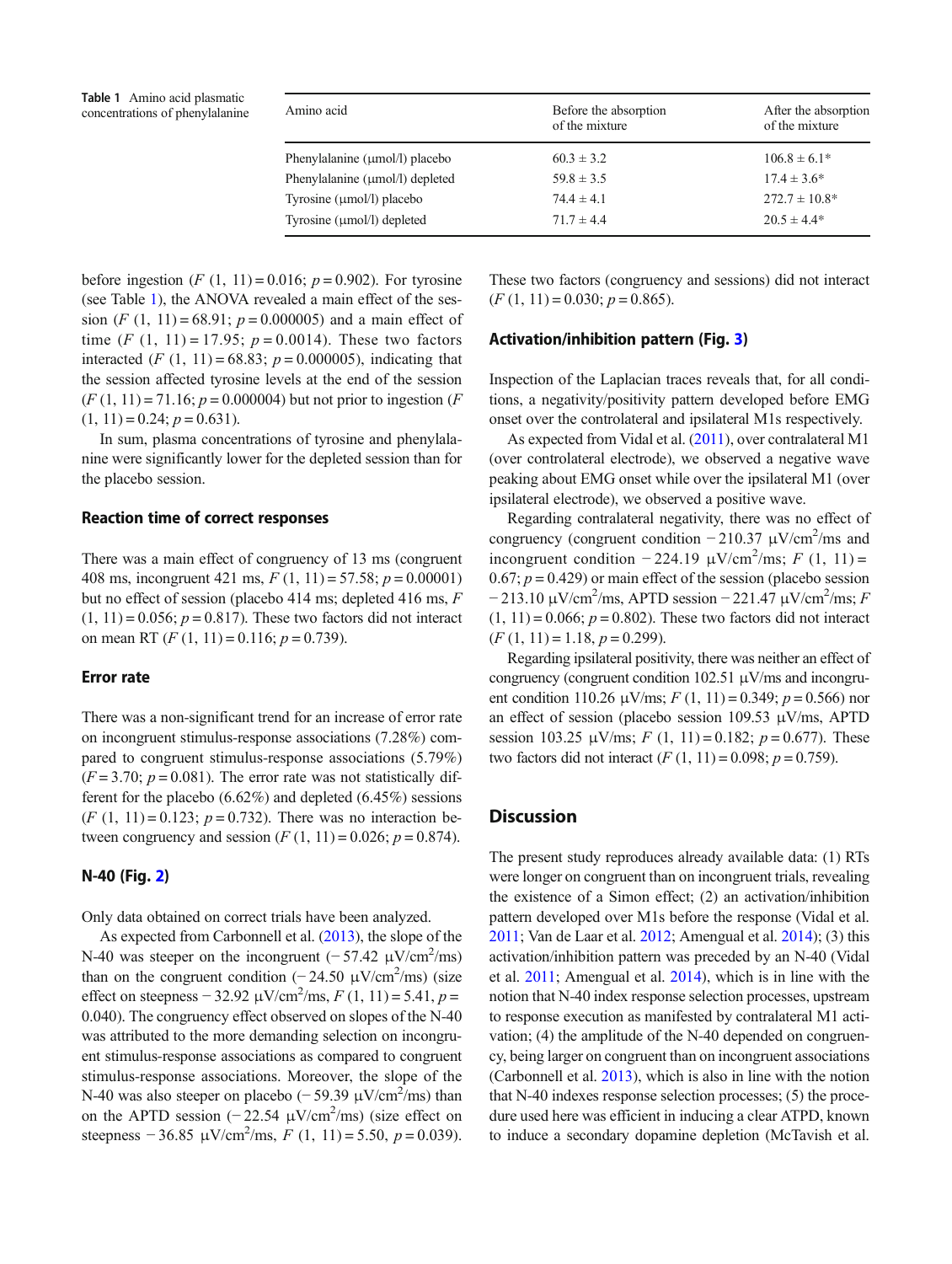Fig. 2 N-40: in black, the placebo session and in gray, the APTD session; in dash, the congruent condition and in solid the incongruent condition. Maps have the same scale and dated at − 30 ms. The zero of time corresponds to the onset of the EMG burst



1999; Leyton et al. 2000, 2004; Nagano-Saito et al. 2008, 2012); (6) acute dopamine depletion had no effect on RT, error rate, or the size of the congruency effect, in line with Larson et al.'s (2015) results who did not evidence either any APTD effect on RT, error rates, or the size of the congruency effect, in another conflict task.

Therefore, given that the procedure used here induced a clear APTD, and that subjects exhibited behavioral and EEG patterns as expected from previous literature, we can be quite confident that subjects were submitted to classical appropriate experimental conditions.

In these conditions, (1) over M1s, neither contralateral activation nor ipsilateral inhibition were sensitive to congruency, suggesting that congruency has little or no effect on execution processes (contralateral M1) or error prevention (ipsilateral M1); (2) over M1s, neither contralateral activation nor ipsilateral inhibition were sensitive to APTD, suggesting that the dopamine depletion has little or no effect on execution processes (contralateral M1) or error prevention (ipsilateral M1); (3) over the SMAs, the N-40 was reduced after APTD, suggesting that the dopamine depletion affects response selection processes.

A first comment is in order. The sensitivity of the N-40 to ATPD cannot be attributed to a general effect on cerebral electrogenesis. First, because ERPs recorded over M1s were unaffected by ATPD; secondly, because Larson and his colleagues (2015) examined extensively the sensitivity to ATPD of several ERPs, assumed to reveal action monitoring processes, namely the N450 (West and Alain 2000), the conflict slow potential (West and Alain 2000; McNeely et al. 2003), the Error Negativity (Falkenstein et al. 1991; Gehring et al. 1993), or the Error Positivity (Falkenstein et al. 1991), and none of these activities were sensitive to ATPD, thus confirming that the present effects observed on the N-40 cannot result from a general decrease of electrogenesis. Therefore, one can conclude that the sensitivity of the N-40 to ATPD is specific.

Second, because dopamine depletion has little or no effect on execution processes (contralateral M1) or proactive control of errors (ipsilateral M1), one can conclude that the effect of ATPD observed on the N-40 over the SMAs reflects a selective influence of dopamine depletion on response selection processes (as proposed in the "Introduction" section), without noticeable effects on processes occurring downstream, i.e.,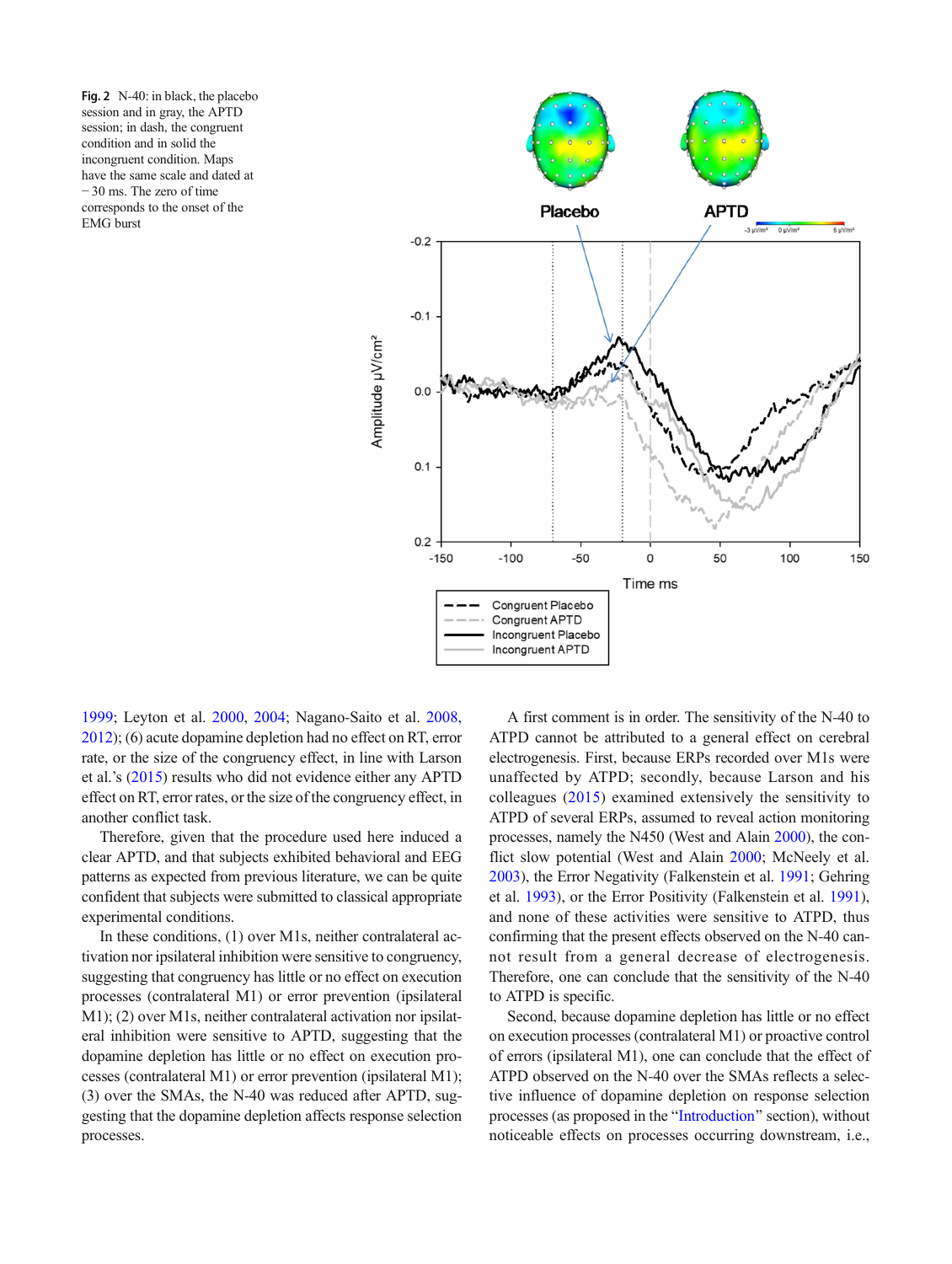Fig. 3 Activation/inhibition pattern: In green, the placebo session; light green: activation of the (contralateral) primary motor cortex involved in the response; and dark green: inhibition of the (contralateral) primary motor cortex involved in the response. In red, the APTD session; dark red: activation of the (contralateral) primary motor cortex involved in the response; and light red: inhibition of the (ipsilateral) primary motor cortex involved in the response. The zero of time corresponds to the onset of the EMG burst. Maps have the same scale and dated at 0 ms. On the left side of maps, in blue, the activity of controlateral primary motor cortex involved in the response and on the right side of the map, in red, the activity of ipsilateral primary motor cortex involved in the response



response execution. Note that the selective influence of APTD, but also of congruency, on upstream processes, both leaving unaffected contingent downstream activities, suggests the existence of separate modules in information processing operations (Sternberg 2001, 2011) and the existence of "functionally specialized [neural] processing modules" (Sternberg 2011, page 158).

Now, because APTD had no influence on RT, error rate, or the size of the congruency effect (Ramdani et al. 2015; Larson et al. 2015), we must conclude that the effect of an about 30% dopamine depletion (Leyton et al. 2004; Montgomery et al. 2003) observed here on the N-40 reveals a weak infraclinical functional deficit in response selection operations. One can imagine that a stronger depletion would have a behavioral expression on RTs.

According to the model of Keeler et al. (2014), fMRI data reported by Yoon et al. (2015) indicate that during the preparatory period of a choice RT task, the dopaminergic system is involved in preparing for response selection; the SN pars compacta BOLD signal increased after the precue but returned to baseline before the end of the preparatory period in the easiest of the two possible response selection conditions. However due to the low temporal resolution of fMRI, no evidence could be provided regarding response selection per se.

If one admits that the N-40 is a physiological index of response selection processes (Vidal et al. 2011; Carbonnell et al. 2013), the selective sensitivity of the N-40 to ATPD, with spared M1s activation/inhibition pattern, lends support to the model of Keeler et al. (2014) which assumes that the dopaminergic system is involved in response selection per se. In the motor loop between the basal ganglia and the cortex (Alexander and Crutcher 1990), the SMAs constitute a major cortical target of the basal ganglia, via the thalamus. If we assume that the N-40 is generated by the SMAs (Carbonnell et al. 2013), it is likely that the final effect of dopaminergic depletion on response selection takes place in the SMAs because of a decrease in thalamic glutamatergic output to this area, due to dopamine depletion-induced striatal impairment. Of course, it cannot be excluded that APTD influenced SMAs activity through direct dopaminergic projections to the cortex; however, this seems unlikely since PET studies show that most of the APTD-induced dopamine depletion involves striatal structures (Leyton et al. 2004; Montgomery et al. 2003).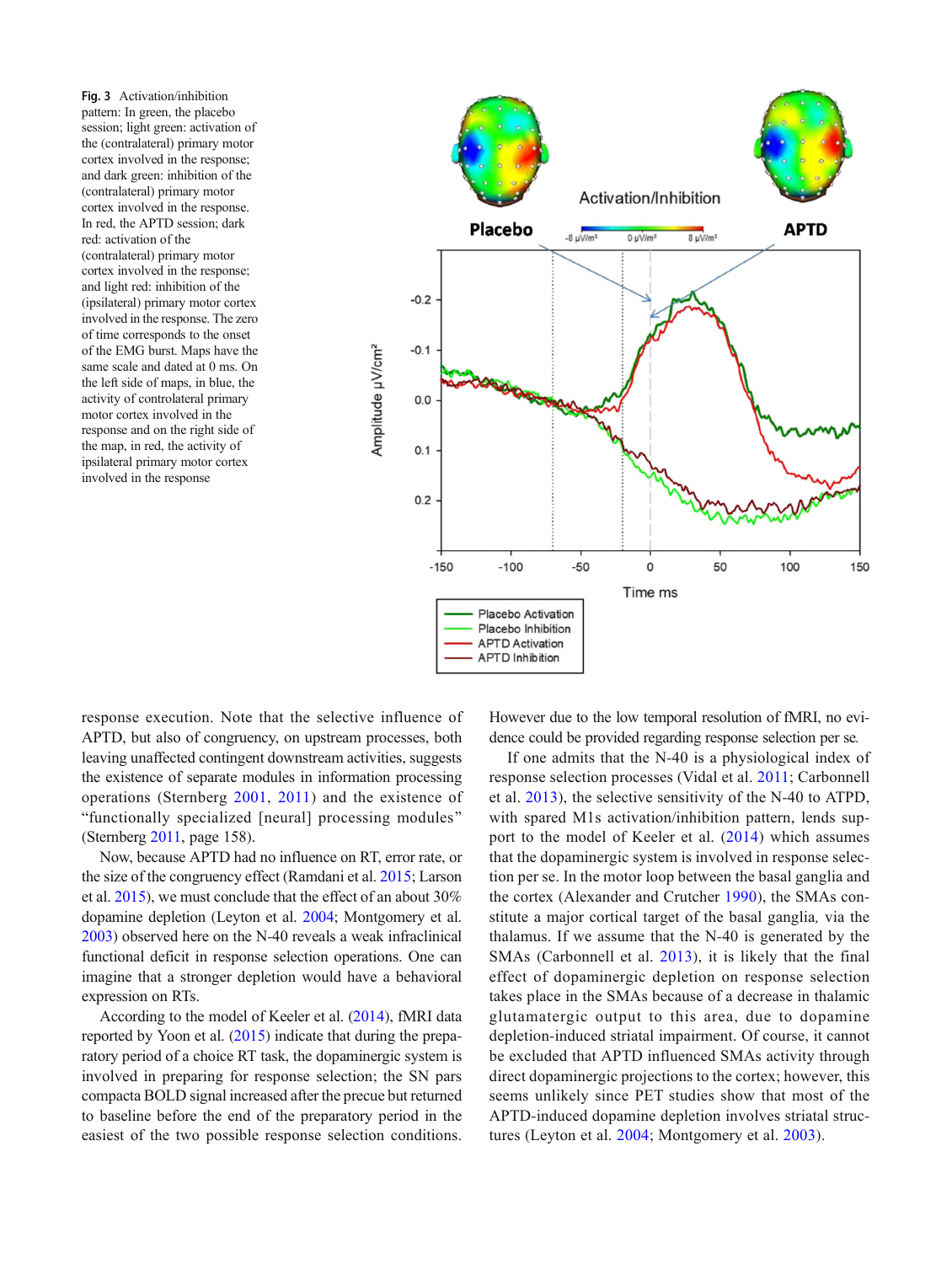According to Grillner and his colleagues (2005, 2013), the basal ganglia are strongly involved in the selection of basic motor programs (e.g., locomotion, chewing, swallowing, eye movements…), through a basic organization that has been conserved throughout vertebrate phylogeny, from lamprey to primates. The model of Keeler et al. (2014), the data of Yoon et al. (2015), and the present results suggest that the implication of basal ganglia in action selection might also concern more flexible experience-dependent motor programs.

A final comment is in order. Although the Laplacian transformation largely increases the spatial resolution of EEG data, it is not possible to spatially separate the subregions of SMAs, i.e., the pre-SMA and SMA proper (Luppino et al. 1991; Matsuzaka et al. 1992; Picard and Strick 1996, 2001). Larson et al. (2015) reported that APTD does not affect the Error Negativity (note that we did not evidence either any effect of APTD on the Error Negativity in the present experiment [data not shown]). Now, it has been demonstrated with intracerebral electroencephalography in human subjects that the Error Negativity is primarily generated in SMA proper but not in pre-SMA (Bonini et al. 2014). This suggests that SMA proper activity is not noticeably impaired by ATPD. As a consequence, it seems likely that the N-40 is generated in the pre-SMA. Although both areas receive disynaptic inputs from the basal ganglia via the thalamus, a differential sensitivity of SMA proper and pre-SMA to dopamine depletion is not necessarily surprising if one considers that pre-SMA and SMA proper are targeted by neurons located in neurochemically and spatially distinct regions of the internal segment of the globus pallidus (Akkal et al. 2007), a major output structure of the basal ganglia.

Two limitations of the present study must be noticed.

First, considering that the model of Keeler et al. (2014) not only assumes that the dopaminergic system is involved in response selection but also supposes that response selection of the appropriate response is achieved via the D2 system, the present study is unable to determine whether the effects of dopamine depletion are due to D1, D2 subreceptor types, or both; the same remark would also hold for Yoon et al. (2015) results. Secondly, our ATPD manipulation is an all or none one, with no possibility to evidence "dose-dependent effects." Future pharmacological manipulations would allow dose-dependent manipulations with possibly no behavioral effects at lower doses and behavioral impairments at higher doses. Such manipulations would also allow separating at least in part D2 from D1 effects to test further the model of Keeler et al. (2014).

To conclude, our results extend those of Yoon, who showed in a fMRI study that the dopaminergic system was finely sensitive to the complexity/simplicity of response selection during preparation. Thanks to the N-40, in accordance with the model of Keeler et al. (2014), the present results directly indicate that the dopaminergic system is selectively involved in response selection per se, with little or no effect on response execution processes or proactive control of errors.

Acknowledgements We thank Dominique Reybaud, Bruno Schmid, and the pharmacy personnel of the hospital Sainte Anne for their helpful technical contribution.

Funding information The authors also gratefully acknowledge the financial support from the Institut de Recherches Biomédicales des Armées, France.

#### Compliance with ethical standards

Conflict of interest The authors declare that they have no conflict of interest.

#### References

- Akkal D, Dum RP, Strick PL (2007) Supplementary motor area and presupplementary motor area: targets of basal ganglia and cerebellar output. J Neurosci 27(40):10659–10673. [https://doi.org/10.1523/](https://doi.org/10.1523/JNEUROSCI.3134-07.2007) [JNEUROSCI.3134-07.2007](https://doi.org/10.1523/JNEUROSCI.3134-07.2007)
- Alexander GE, Crutcher MD (1990) Functional architecture of basal ganglia circuits: neural substrates of parallel processing. Trends Neurosci 13(7):266–271. [https://doi.org/10.1016/0166-2236\(90\)](https://doi.org/10.1016/0166-2236(90)90107-L) [90107-L](https://doi.org/10.1016/0166-2236(90)90107-L)
- Amengual JL, Marco-Pallarés J, Grau C, Münte TF, Rodríguez-Fornells A (2014) Linking motor-related brain potentials and velocity profiles in multi-joint arm reaching movements. Front Hum Neurosci 8:271
- Arezzo J, Vaughan HG Jr (1980) Intracortical sources and surface topography of the motor potential and somatosensory evoked potential in the monkey. Prog Brain Res 54:77–83. [https://doi.org/10.1016/](https://doi.org/10.1016/S0079-6123(08)61610-6) [S0079-6123\(08\)61610-6](https://doi.org/10.1016/S0079-6123(08)61610-6)
- Bonini F, Burle B, Liégeois-Chauvel C, Régis J, Chauvel P, Vidal F (2014) Action monitoring and medial frontal cortex: leading role of supplementary motor area. Science 343(6173):888–891. [https://](https://doi.org/10.1126/science.1247412) [doi.org/10.1126/science.1247412](https://doi.org/10.1126/science.1247412)
- Brown VJ, Robbins TW (1991) Simple and choice reaction time performance following unilateral striatal dopamine depletion in the rat. Brain 114(1):513–525. <https://doi.org/10.1093/brain/114.1.513>
- Carbonnell L, Ramdani C, Meckler C, Burle B, Hasbroucq T, Vidal F (2013) The N-40: an electrophysiological marker of response selection. Biol Psychol 93(1):231–236. [https://doi.org/10.1016/j.](https://doi.org/10.1016/j.biopsycho.2013.02.011) [biopsycho.2013.02.011](https://doi.org/10.1016/j.biopsycho.2013.02.011)
- Carvalhaes C, de Barros JA (2015) The surface Laplacian technique in EEG: theory and methods. Int J Psychophysiol 97(3):174–188. <https://doi.org/10.1016/j.ijpsycho.2015.04.023>
- Coull JT, Cheng RK, Meck WH (2011) Neuroanatomical and neurochemical substrates of timing. Neuropsychopharmacology 36(1): 3–25. <https://doi.org/10.1038/npp.2010.113>
- Coull JT, Hwang HJ, Leyton M, Dagher A (2012) Dopamine precursor depletion impairs timing in healthy volunteers by attenuating activity in putamen and supplementary motor area. J Neurosci 32(47): 16704–16715. <https://doi.org/10.1523/JNEUROSCI.1258-12.2012>
- Deecke L, Grözinger B, Kornhuber HH (1976) Voluntary finger movement in man: cerebral potentials and theory. Biol Cybern 23(2):99– 119. <https://doi.org/10.1007/BF00336013>
- Falkenstein M, Hohnsbein J, Hoormann J, Blanke L (1991) Effects of crossmodal divided attention on late ERP components. II. Error processing in choice reaction tasks. Electroencephalogr Clin Neurophysiol 78(6):447–455. [https://doi.org/10.1016/0013-](https://doi.org/10.1016/0013-4694(91)90062-9) [4694\(91\)90062-9](https://doi.org/10.1016/0013-4694(91)90062-9)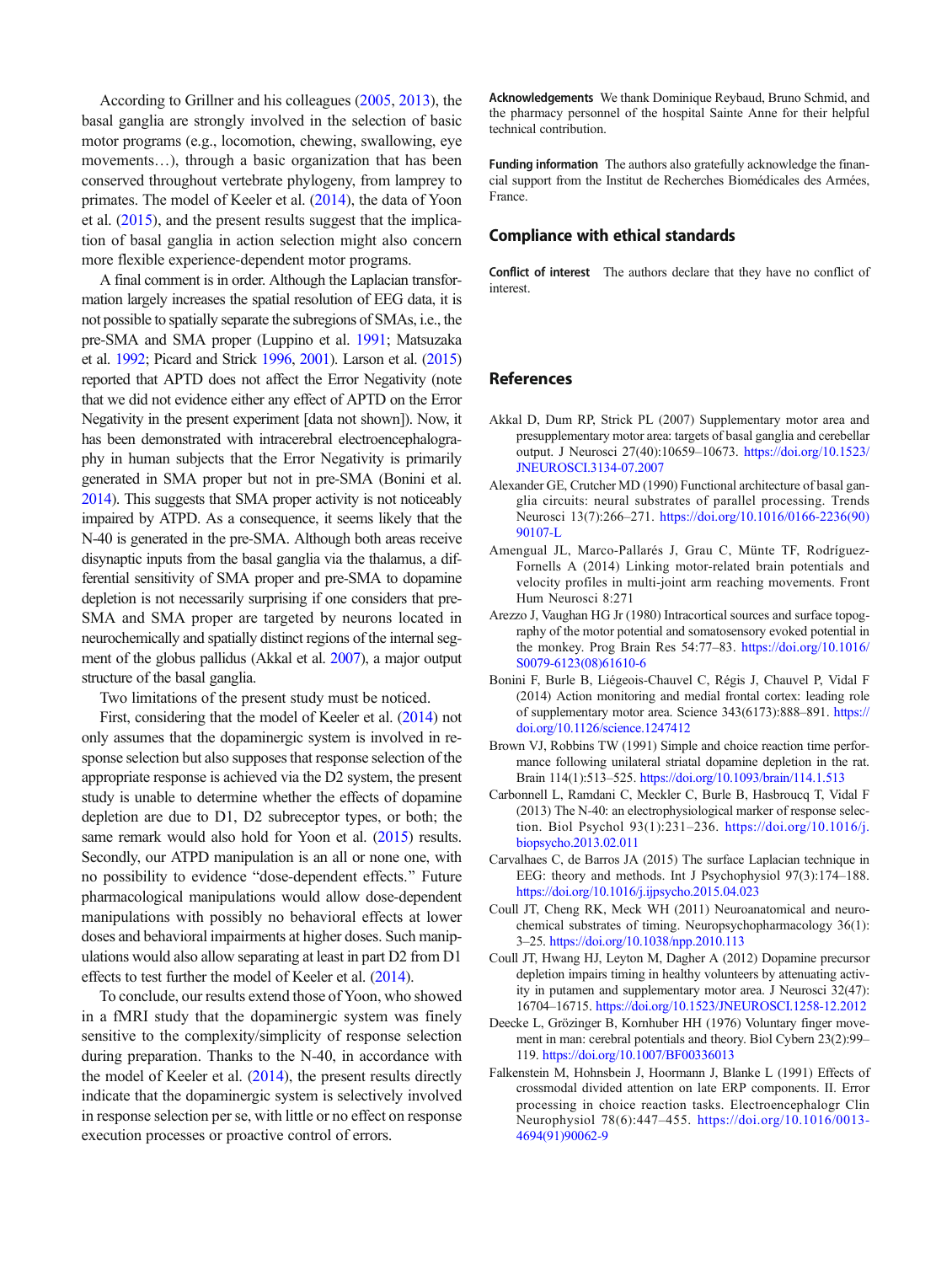- Gehring WJ, Goss B, Coles MGH, Meyer DE, Donchin E (1993) A neural system for error detection and compensation. Psychol Sci 4(6):385–390. <https://doi.org/10.1111/j.1467-9280.1993.tb00586.x>
- Giard MH, Besle J, Aguera PE, Gomot M, Bertrand O (2014) Scalp current density mapping in the analysis of mismatch negativity paradigms. Brain Topogr 27(4):428–437. [https://doi.org/10.1007/](https://doi.org/10.1007/s10548-013-0324-8) [s10548-013-0324-8](https://doi.org/10.1007/s10548-013-0324-8)
- Gratton G, Coles M, Donchin E (1983) A new method for off-line removal of ocular artifact. Electroencephalogr Clin Neurophysiol 55(4):468–484. [https://doi.org/10.1016/0013-4694\(83\)90135-9](https://doi.org/10.1016/0013-4694(83)90135-9)
- Grillner S, Hellgren J, Menard A, Saitoh K, Wikström MA (2005) Mechanisms for selection of basic motor programs—roles for the striatum and pallidum. Trends Neurosci 28(7):364–370. [https://doi.](https://doi.org/10.1016/j.tins.2005.05.004) [org/10.1016/j.tins.2005.05.004](https://doi.org/10.1016/j.tins.2005.05.004)
- Grillner S, Robertson B, Stephenson-Jones M (2013) The evolutionary origin of the vertebrate basal ganglia and its role in action selection. J Physiol 591(22):5425–5431. <https://doi.org/10.1113/jphysiol.2012.246660>
- Hommel B, Proctor RW, Vu KP (2004) A feature-integration account of sequential effects in the Simon task. Psychol Res 68(1):1–17. [https://](https://doi.org/10.1007/s00426-003-0132-y) [doi.org/10.1007/s00426-003-0132-y](https://doi.org/10.1007/s00426-003-0132-y)
- Kayser J, Tenke CE (2015) On the benefits of using surface Laplacian (current source density) methodology in electrophysiology. Int J Psychophysiol 97(3):171–173. [https://doi.org/10.1016/j.ijpsycho.](https://doi.org/10.1016/j.ijpsycho.2015.06.001) [2015.06.001](https://doi.org/10.1016/j.ijpsycho.2015.06.001)
- Keeler JF, Pretsell DO, Robbins TW (2014) Functional implications of dopamine D1 vs. D2 receptors: a 'prepare and select' model of the striatal direct vs. indirect pathways. Neuroscience 282:156–175. <https://doi.org/10.1016/j.neuroscience.2014.07.021>
- Kornblum S, Stevens GT, Whipple A, Requin J (1999) The effects of irrelevant stimuli: the time course of S-S and S-R consistency effects with Stroop-like stimuli, Simon-like tasks, and their factorial combinations. J Exp Psychol Hum Percept Perform 25:688–714
- Larson MJ, Clayson PE, Primosch M, Leyton M, Steffensen SC (2015) The effects of acute dopamine precursor depletion on the cognitive control functions of performance monitoring and conflict processing: an event-related potential (ERP) study. PLoS One 10(10): e0140770. <https://doi.org/10.1371/journal.pone.0140770>
- Leyton M, Young SN, Pihl RO, Etezadi S, Lauze C, Blier P, Baker GB, Benkelfat C (2000) Effects on mood of acute phenylalanine/tyrosine depletion in healthy women. Neuropsychopharmacology 22(1):52–63
- Leyton M, Dagher A, Boileau I, Casey K, Baker GB, Diksic M, Gunn R, Young SN, Benkelfat C (2004) Decreasing amphetamine-induced dopamine release by acute phenylalanine/tyrosine depletion: a PET/ [<sup>11</sup>C] raclopride study in healthy men. Neuropsychopharmacology 29(2):427–432. <https://doi.org/10.1038/sj.npp.1300328>
- Luppino G, Matelli M, Camarda RM, Gallese V, Rizzolatti G (1991) Multiple representations of body movements in mesial area 6 and the adjacent cingulate cortex: an intracortical microstimulation study in the macaque monkey. J Comp Neurol 311(4):463–482. [https://](https://doi.org/10.1002/cne.903110403) [doi.org/10.1002/cne.903110403](https://doi.org/10.1002/cne.903110403)
- Matsuzaka Y, Aizawa H, Tanji J (1992) A motor area rostral to the supplementary motor area (presupplementary motor area) in the monkey: neuronal activity during a learned motor task. J Neurophysiol 68(3):653–662. <https://doi.org/10.1152/jn.1992.68.3.653>
- McNeely HE, West R, Christensen BK, Alain C (2003 ) Neurophysiological evidence for disturbances of conflict processing in patients with schizophrenia. J Abnorm Psychol 112(4):679–688. <https://doi.org/10.1037/0021-843X.112.4.679>
- McTavish SF, Cowen PJ, Sharp T (1999) Effect of a tyrosine-free amino acid mixture on regional brain catecholamine synthesis and release. Psychopharmacology 141(2):182–188. [https://doi.org/10.1007/](https://doi.org/10.1007/s002130050823) [s002130050823](https://doi.org/10.1007/s002130050823)
- Meckler C, Allain S, Carbonnell L, Hasbroucq T, Burle B, Vidal F (2010) Motor inhibition and response expectancy: a Laplacian ERP study. Biol Psychol 85(3):386–392. [https://doi.org/10.1016/j.biopsycho.](https://doi.org/10.1016/j.biopsycho.2010.08.011) [2010.08.011](https://doi.org/10.1016/j.biopsycho.2010.08.011)
- Montague PR, Dayan P, Sejnowski TJ (1996) A framework for mesencephalic dopamine systems based on predictive Hebbian learning. J Neurosci 16(5):1936–1947
- Montague PR, Hyman SE, Cohen JD (2004) Computational roles for dopamine in behavioural control. Nature 431(7010):760–767. <https://doi.org/10.1038/nature03015>
- Montgomery AJ, McTavish SF, Cowen PJ, Grasby PM (2003) Reduction of brain dopamine concentration with dietary tyrosine plus phenylalanine depletion: an [11C] raclopride PET study. Am J Psychiatry 160(10):1887–1889
- Mostofsky SH, Simmonds DJ (2008) Response inhibition and response selection: two sides of the same coin. J Cogn Neurosci 20(5):751– 761. <https://doi.org/10.1162/jocn.2008.20500>
- Nagano-Saito A, Leyton M, Monchi O, Goldberg YK, He Y, Dagher A (2008) Dopamine depletion impairs frontostriatal functional connectivity during a set-shifting task. J Neurosci 28(14):3697–3706. <https://doi.org/10.1523/JNEUROSCI.3921-07.2008>
- Nagano-Saito A, Cisek P, Perna AS, Shirdel FZ, Benkelfat C, Leyton M, Dagher A (2012) From anticipation to action, the role of dopamine in perceptual decision making: an fMRI-tyrosine depletion study. J Neurophysiology 108(2):501–512. [https://doi.org/10.1152/jn.](https://doi.org/10.1152/jn.00592.2011) [00592.2011](https://doi.org/10.1152/jn.00592.2011)
- Nuñez PL (1989) Estimation of large scale neocortical source activity with EEG surface Laplacians. Brain Topogr 2(1–2):141–154
- Perrin F, Bertrand O, Pernier J (1987) Scalp current density mapping: value and estimation from potential data. IEEE Trans Biomed Eng 34(4):283–288
- Picard N, Strick PL (1996) Motor areas of the medial wall: a review of their location and functional activation. Cereb Cortex 6(3):342–353. <https://doi.org/10.1093/cercor/6.3.342>
- Picard N, Strick PL (2001) Imaging the premotor areas. Curr Opin Neurobiol 11(6):663–672. [https://doi.org/10.1016/S0959-4388\(01\)00266-5](https://doi.org/10.1016/S0959-4388(01)00266-5)
- Proctor RW, Reeve TG (Eds.) (1990) Stimulus-response compatibility: an integrated perspective. Amsterdam: North-Holland
- Ramdani C, Carbonnell L, Vidal F, Béranger C, Dagher A, Hasbroucq T (2015) Dopamine precursors depletion impairs impulse control in healthy volunteers. Psychopharmacology 232(2):477–487. [https://](https://doi.org/10.1007/s00213-014-3686-z) [doi.org/10.1007/s00213-014-3686-z](https://doi.org/10.1007/s00213-014-3686-z)
- Rogers RD (2011) The roles of dopamine and serotonin in decision making: evidence from pharmacological experiments in humans. Neuropsychopharmacology 36(1):114–132. [https://doi.org/10.](https://doi.org/10.1038/npp.2010.165) [1038/npp.2010.165](https://doi.org/10.1038/npp.2010.165)
- Sejnowski T, Churchland P (1990) Brain and cognition. In: Posner M (ed) Foundations of cognitive sciences. MIT Press, Cambridge
- Simon JR (1990) The effects of an irrelevant directional cue on human information processing. In: Reeve RWPTG (ed) Stimulus-response compatibility. North-Holland, Elsevier Science Publishers, pp 31–86
- Staude GH (2001) Precise onset detection of human motor responses using a whitening filter and the log-likelihood-ratio test. IEEE Trans Biomed Eng 48(11):1292–1305. <https://doi.org/10.1109/10.959325>
- Sternberg S (2001) Separate modifiability, mental modules, and the use of pure and composite measures to reveal them. Acta Psychol (Amst) 106(1–2):147–246. [https://doi.org/10.1016/S0001-6918\(00\)00045-7](https://doi.org/10.1016/S0001-6918(00)00045-7)
- Sternberg S (2011) Modular processes in mind and brain. Cognitive neuropsychology 28(3–4):156–208. [https://doi.org/10.1080/02643294.](https://doi.org/10.1080/02643294.2011.557231) [2011.557231](https://doi.org/10.1080/02643294.2011.557231)
- Van Boxtel GJM, Geraats LHD, Van den Bref-Lessen MMC, Brunia CHM (1993) Detection of EMG onset in ERP research. Psychophysiology 30(4):405–412. [https://doi.org/10.1111/j.1469-](https://doi.org/10.1111/j.1469-8986.1993.tb02062.x) [8986.1993.tb02062.x](https://doi.org/10.1111/j.1469-8986.1993.tb02062.x)
- Van de Laar MC, van den Wildenberg WP, van Boxtel GJ, Huizenga HM, van der Molen MW (2012) Lifespan changes in motor activation and inhibition during choice reactions: a Laplacian ERP study. Biol Psychol 89(2):323–334. [https://doi.org/10.1016/j.biopsycho.2011.](https://doi.org/10.1016/j.biopsycho.2011.11.005) [11.005](https://doi.org/10.1016/j.biopsycho.2011.11.005)